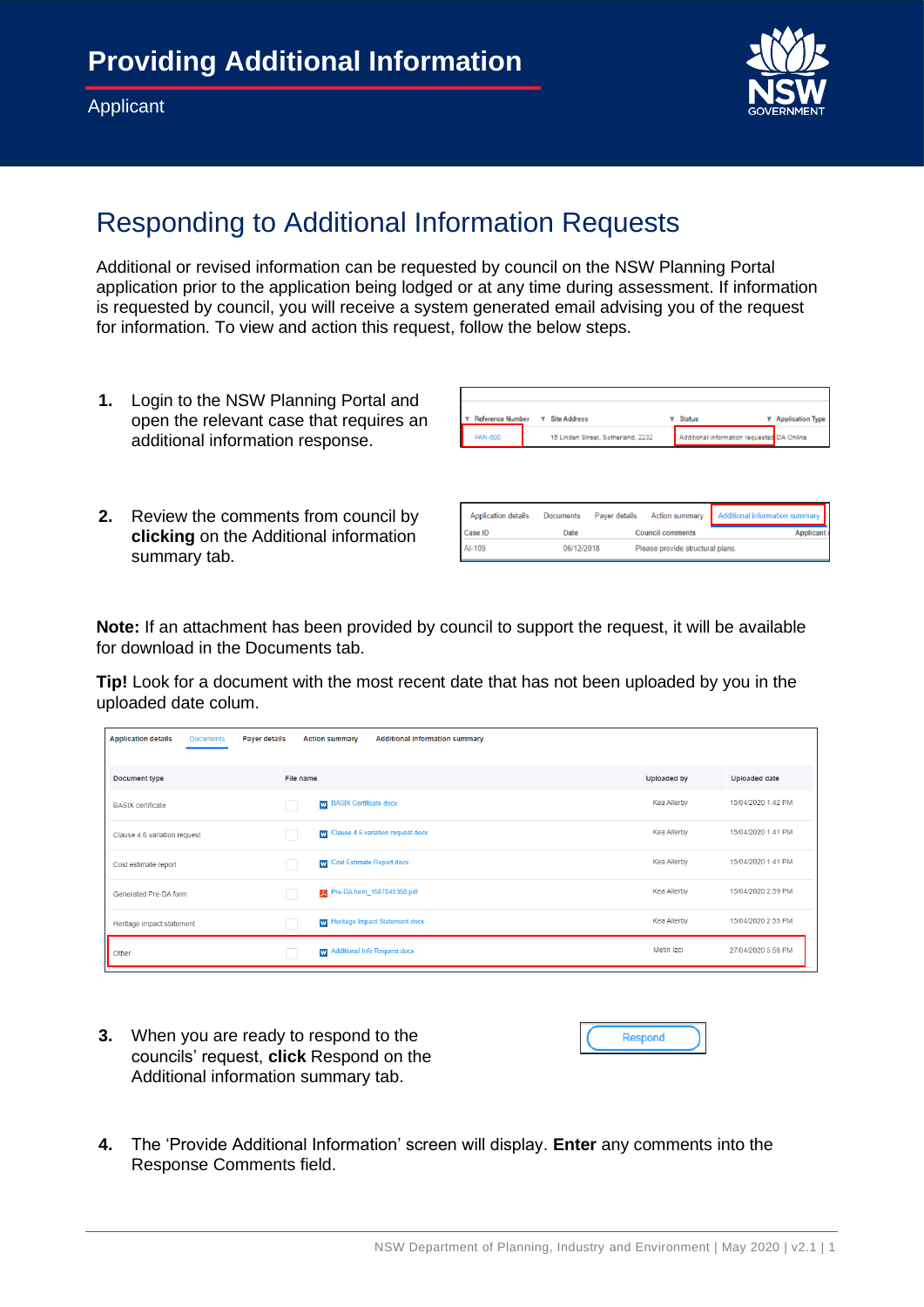

**5. Click** Select file(s) or **drag and drop** your file(s). Categorise the file type(s) before **clicking** Attach.



**Submit** 

**6. Click** Submit to complete the information request.

# Providing Additional Information

You can also provide additional information to the council at any time from your Actions drop down menu.

#### **This option must not be used when council has initiated the request as you will not be resolving the outstanding request, the system will create a new one.**

| DA Online Reference number: PAN-1590 DA number: DA2020183 Under assessment          | Request certificate<br>Actions $\sim$<br>Refresh        | Close and home       |                                |  |
|-------------------------------------------------------------------------------------|---------------------------------------------------------|----------------------|--------------------------------|--|
| $\checkmark$ Pre-lodgement Review                                                   | $\checkmark$ Lodgement                                  | Assessment           | <b>Provide Additional Info</b> |  |
| Case Owner: Kea Allerby<br>Payer details<br><b>Application details</b><br>Documents | Additional information summary<br><b>Action summary</b> | <b>Related cases</b> |                                |  |

Council will receive a system generated email advising of the additional information provided and can review your comments and attachments included.